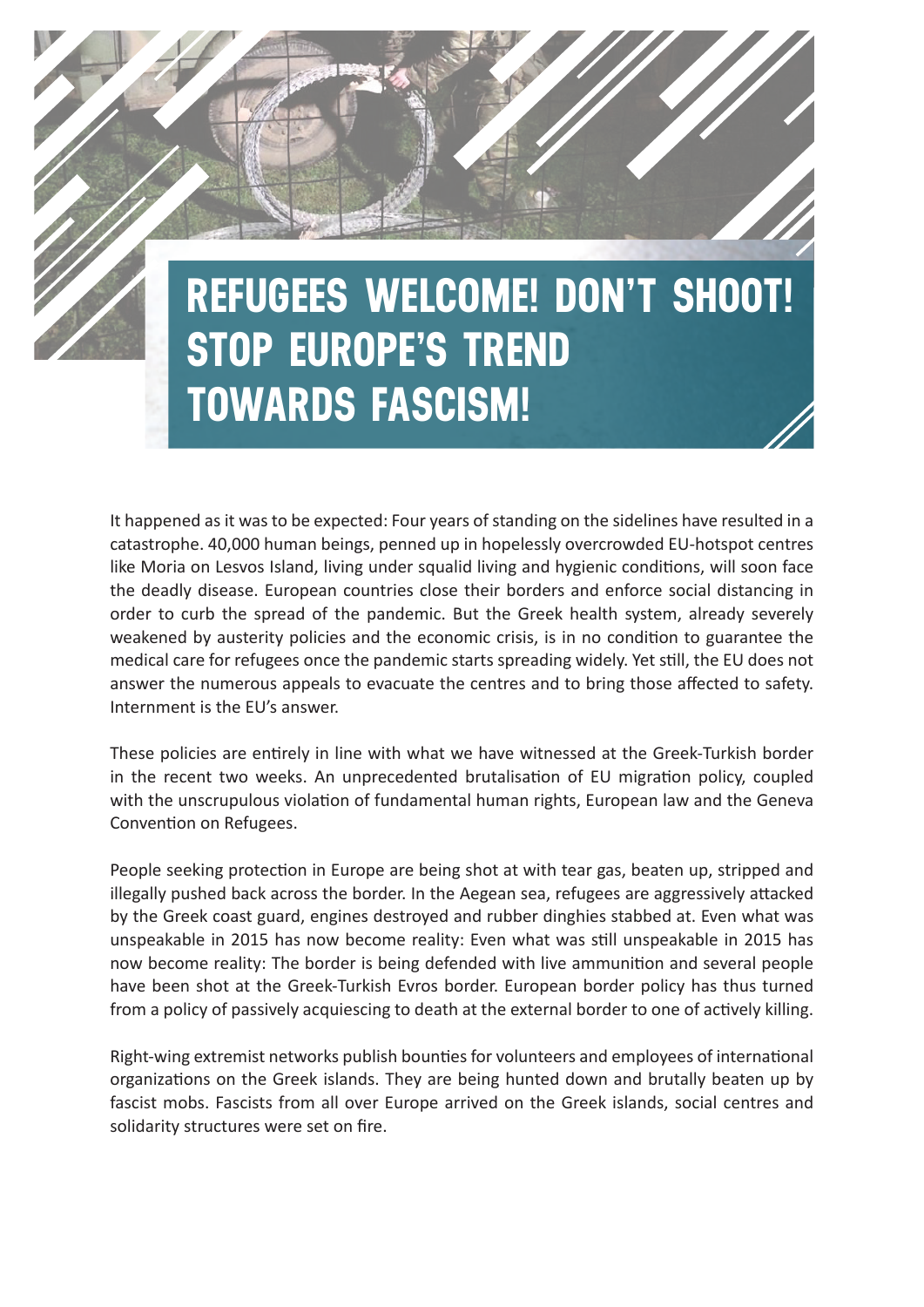In addition, the right to asylum has been suspended for all persons who have entered Greece after March 1, 2020. The Greek government announced, through its spokesperson Stelios Petsas, that it would not accept any asylum applications from newly arrived persons for one month. Newly arrived refugees are being held under ad-hoc detention conditions, such as in the port on Lesbos, while the government is intent on deporting them.

However, they are not only being denied the right to protection; according to media reports, there have even been several hundred cases where people have been sentenced to four years in prison for "illegally entering the country".

### **// EUROPE FUNDAMENTALLY ABANDONS HUMAN RIGHTS**

All this not only belies the much heralded European values, but violates international international law, European law, the European Convention on Human Rights and the Geneva Convention on Refugees.

1. Greece has committed to respecting the *non-refoulement principle* of international law, which is anchored in various international and human rights treaties (e.g. Article 33 Geneva Convention on Refugees; Article 3 European Convention on Human Rights). The use of force at the Greek border, as well as deportations without asylum procedures, are in contradiction to these legal norms and constitute a continued violation of the law.

2. The *prohibition of collective expulsion* is also anchored in human rights and European law (Article 19(1) of the Charter of Fundamental Rights of the European Union (CFR); Article 4 of the 4th Protocol to the ECHR). Greece is bound by this principle through the Charter of Fundamental Rights of the European Union. The Greek government can neither invoke the recent decision of the European Court of Human Rights (8675/15 and 8697/15) on the practice of pushbacks at the Spanish-Moroccan border: In this decision, the ECtHR has demanded that there is a legal entry alternative and that the application for protection can be made elsewhere. Such an alternative does not exist in Greece under any circumstances, neither can a request for protection be made at other border crossings nor at police stations. Therefore, neither a suspension of the right to asylum nor a complete closure of the border is legal.

Both the prohibition of refoulement and the prohibition of collective expulsion are unconditional and cannot be suspended at any time and under any circumstances – especially not by a mere memorandum of understanding on migration policy that is not legally established, such as the EU-Turkey Deal of March 2016, commonly but falsely referred to as an international agreement.

Nevertheless, the EU and Germany are backing Greece, which the EU Commission President and former German Minister of Defence Ursula von der Leyen described as "the shield of Europe" and which will receive 700 million EUR for border fortifications. The spiral of militarisation continues to grow: The European border agency Frontex will be sent to the border in a RABIT special operation. What it should do is uncertain – participate in the shootings?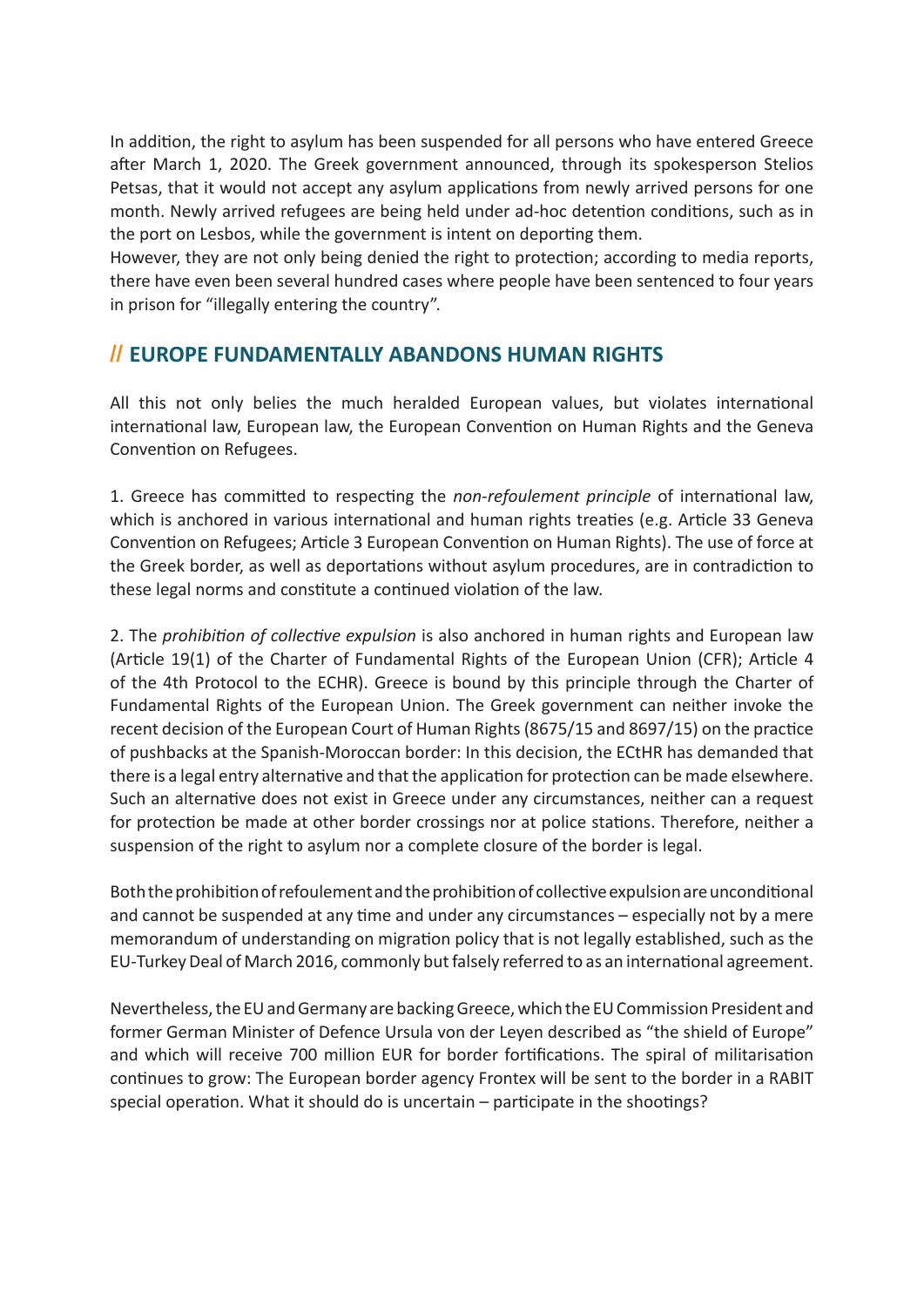## **// TURKEY'S WARFARE WITH REFUGEES AND THE BEGINNER'S MISTAKE OF EU MIGRATION POLICY**

It is scandalous that the European Union is prepared to throw overboard any legal base, morality and pretense of civilisation merely because a few thousand persons intend to seek asylum at the Greek border. The disastrous EU-Turkey deal of March 18, 2016 has once again handed an authoritarian regime power over European policy. The political mantra that 2015 must not repeat does not allow the EU to consider alternative policy options.

The refugee migrants have in fact become a bargaining chip and human ammunition for the Turkish AKP government's militaristic and domestic policy plans. They have been placed in the hands of this government by an EU migration policy that relies on deals to build up authoritarian regimes as buffer zones of Europe for purposes of staving off refugees. But Turkey is not a safe country, it only grants asylum to holders of a European passport. Even if Turkey's military presence in Idlib aims to prevent the violent displacement of another 3.5 million people by the Syrian-Russian military offensive towards its border, Turkey is and remains responsible for hundreds of thousands of evictions since its attack on Syrian territory under Kurdish selfgovernment. Fleeing refugees are also being shot at at the Turkish-Syrian border – and Turkey itself is deporting refugees to Syria.

In recent years, the Turkish president Erdoğan already threatened to cancel the EU-Turkey deal in regular intervals. This time he has made his threat more forcefully: People are driven to the border in buses, crammed together and sometimes forced to cross the border with physical force and at gunpoint. The aim of all this is to produce images that are to persuade the EU and NATO to support Turkey in its war strategy and to stem flight migration from Syria. Additionally, Syrians are to be settled in order to change the ethnic composition in a so-called security zone in the Kurdish areas of north-eastern Syria and through a large-scale expulsion from Turkey. The Turkish president intends to kill two birds with one stone: he would have severely weakened the Kurdish democratic self-administration and at the same time would have rid himself of the refugees temporarily tolerated in the country.

Instead of recognising the beginner's mistake of EU migration policy – i.e. the dependence on authoritarian regimes – as the cause of the current predicament, the EU is trying to appease Turkey by all means. In doing so, it ignores the fact that the deal has never worked and never will: neither the 1:1 exchange (where one Syrian should be resettled to Europe for every Syrian person deported from Greece to Turkey), nor the emptying of the Greek islands by deportations. The only functional element of the deal is the horse-trading of billions against violent migration deterrence. Once this fails, the true face of this helpless and failed migration policy will become apparent: The shooting at the EU's external border is its final and logical consequence. The EU-Turkey deal has failed from the onset and every new attempt at a deal will fail similarly!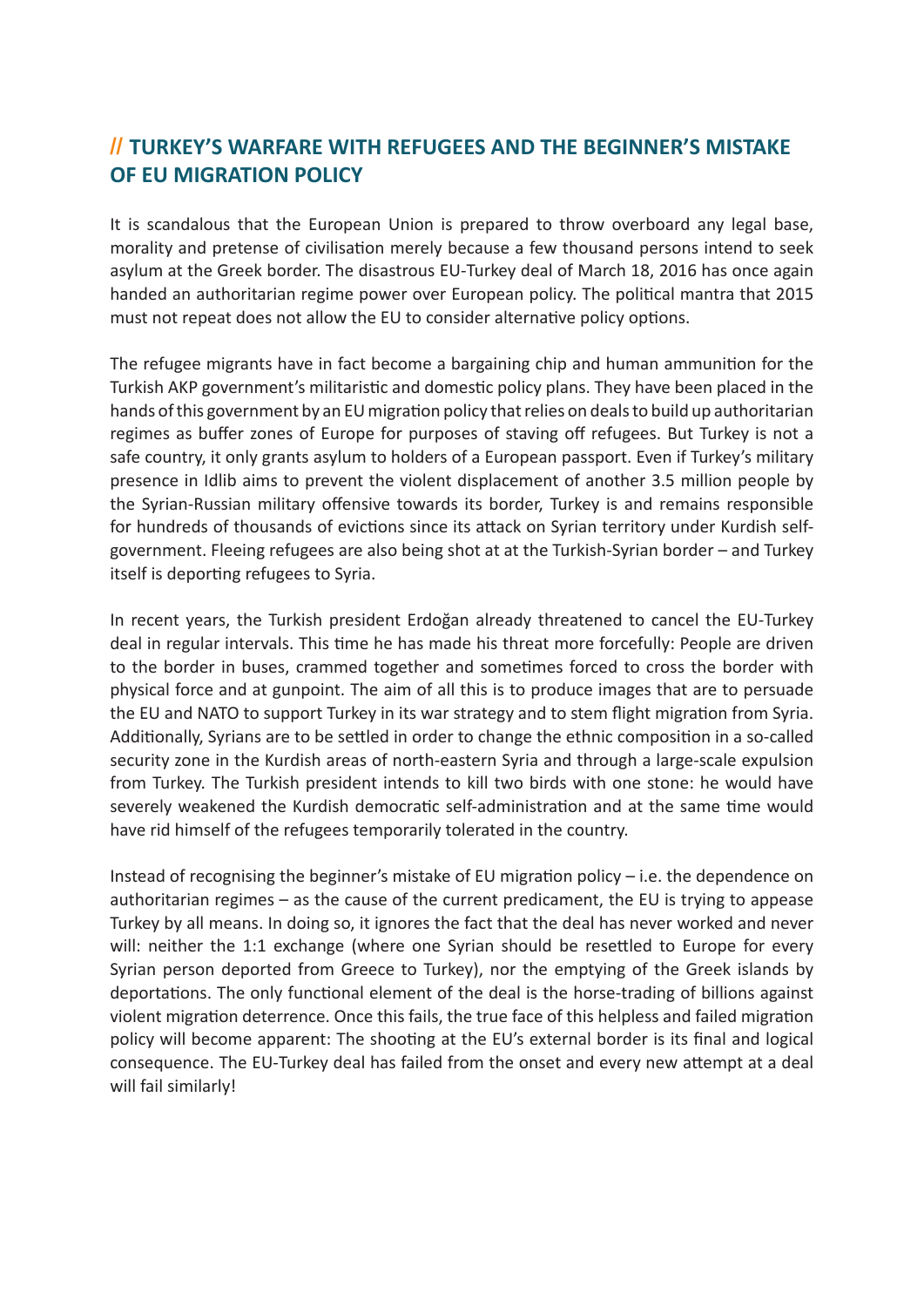#### **// THE DUAL SOUND OF WALLS AND FASCISM**

The reinterpretation of the welcome culture of 2015 as a "refugee crisis that must never repeat itself" creates such anxieties that shootings are tolerated rather than considering the reception of refugees.

The walling-off paradigm also has its murderous domestic aspect. Numerous cities and municipalities – as in the network of "solidarity cities" – still stand for a practice and culture of welcome and for an open society and politics. But the demonisation of migration as "the mother of all problems" (German Federal Minister of Interior Horst Seehofer in 2018) has also made societal discourses and actions of "defending Europe" acceptable. In this respect, the resurgence of fascism at the external border is closely interwoven with growing extreme-right terrorism and attacks on the foundations of democracy in European societies. Europe is at a crossroads: We can only counter this madness with a return to fundamental rights and the openness and willingness to welcome refugees.

#### **// WE DEMAND:**

- The immediate evacuation of all migrants from the Greek islands and from all other overcrowded camps!
- Effective protection measures against the coronavirus for migrants, too!
- The immediate stop of state violence and to the murder of migrants at the external borders!
- The immediate termination of the EU-Turkey deal!
- An active EU policy to end the violent displacement of millions of people in Syria!
- The restoration of the right to asylum, asylum procedures based on the rule of law and the demilitarisation of the external border!
- Compliance with international, human rights and European legal requirements in the reception of arriving people!
- The reception of refugees in solidarity cities!
- European policies that are not root-causes to migration themselves!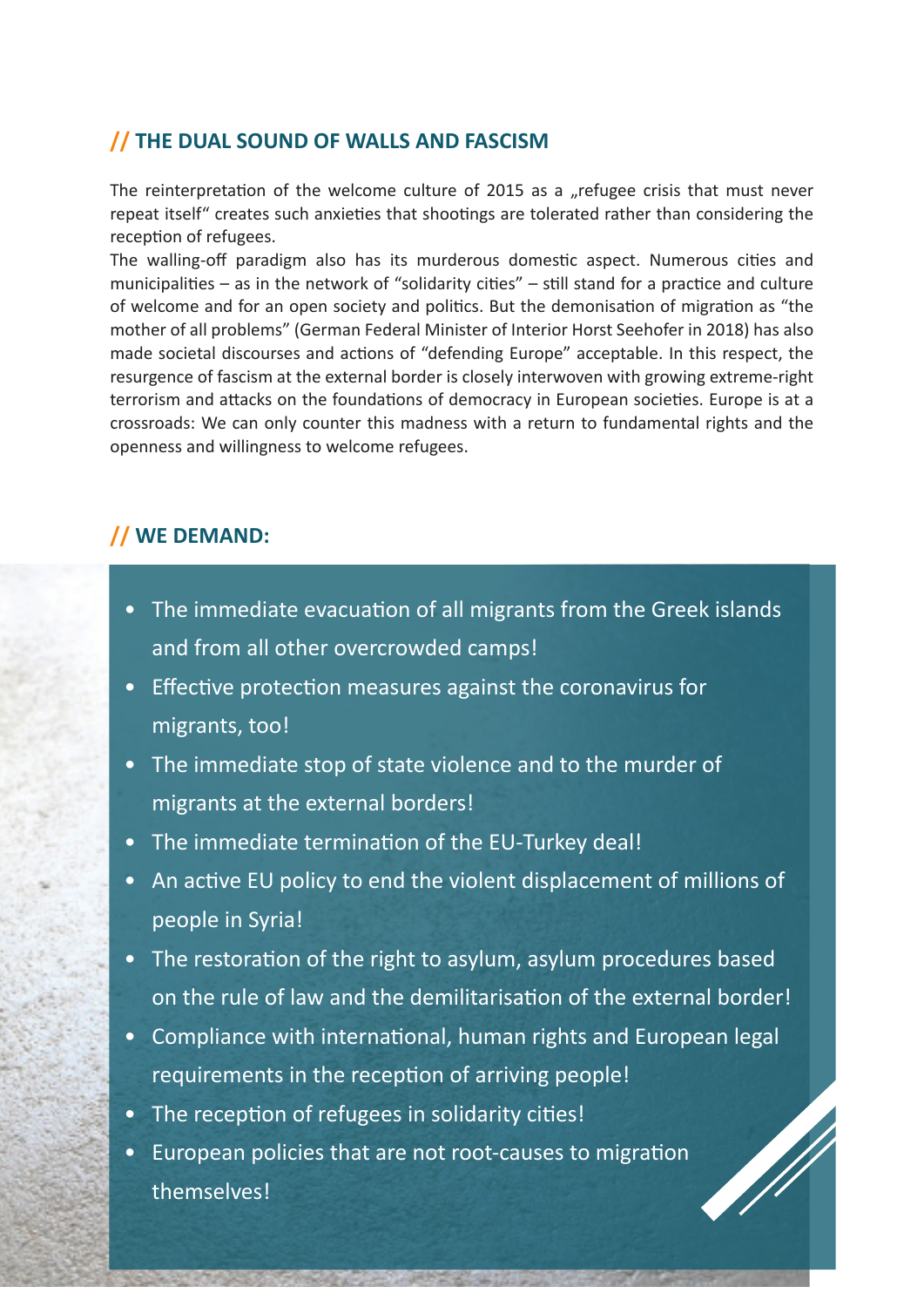## **// INITIATED BY:**

Adopt a Revolution borderline europe e.V. bordermonitoring.eu Equal Rights Beyond Borders Flüchtlingsrat Niedersachsen e.V. Kritnet Komitee für Grundrechte und Demokratie medico international Republikanischer Anwältinnen - und Anwälteverein e.V. (RAV) Sächsischer Flüchtlingsrat SEEBRÜCKE - Schafft sichere Häfen!

## **// SUPPORTED BY:**

- Alarmphone //
- // Aufstehen gegen Rassismus Schleswig-Holstein
- // #ausgehetzt das Bündnis
- // Bayerischer Flüchtlingsrat
- // Berliner Vereinigung der Verfolgten des Naziregimes Bund der Antifaschistinnen und Antifaschisten e.V.
- // colorido e.V.